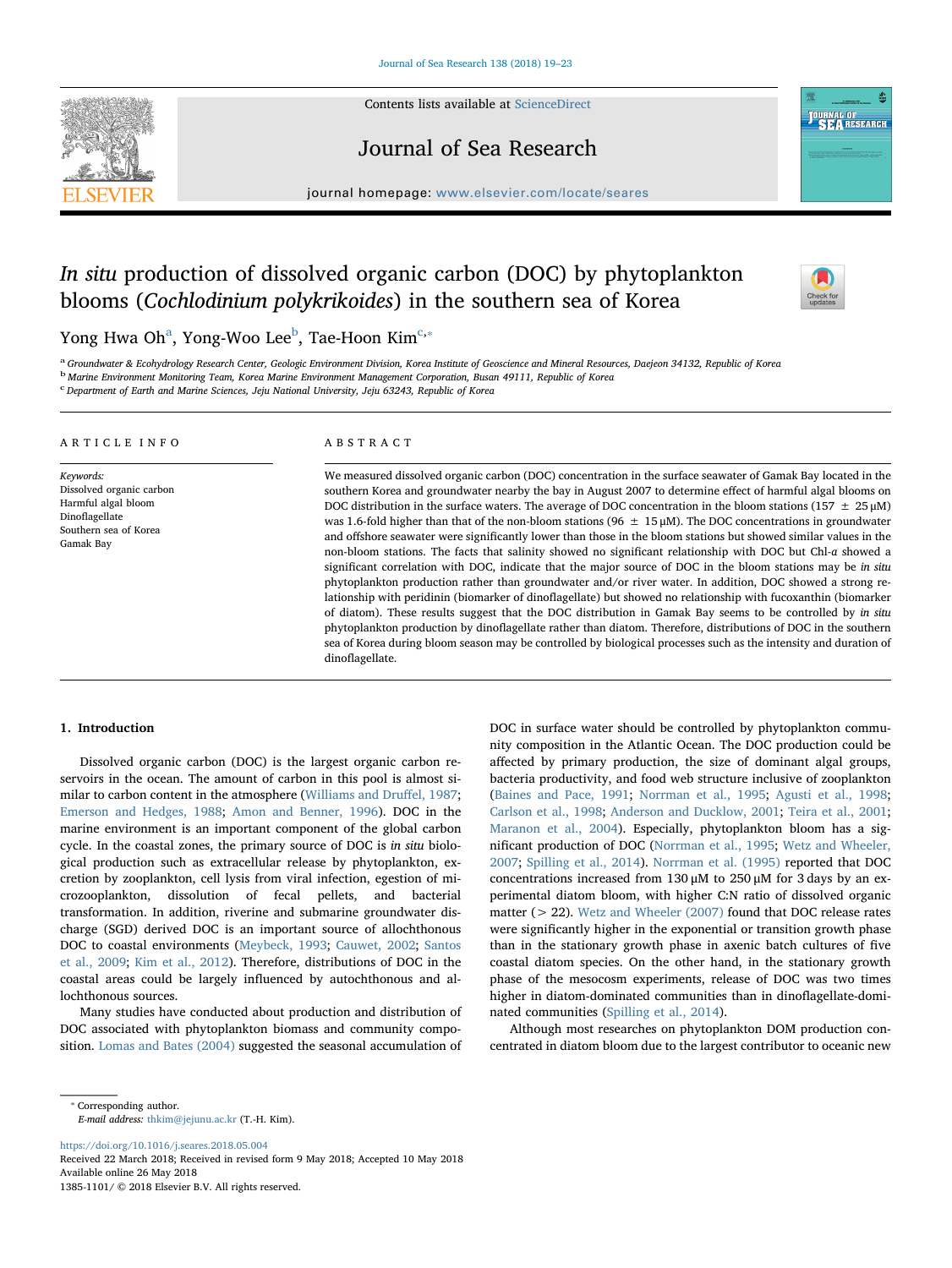and primary production ([Dugdale and Wilkerson 1992](#page-4-17); [Sarthou et al.,](#page-4-18) [2005\)](#page-4-18), the distribution, production mechanism, and cycle of DOC linked to phytoplankton bloom is not clearly understood. Harmful algal blooms have occurred every summer in the southern sea of Korea since 1982 [\(Cho et al., 2001;](#page-4-19) [Cho and Costas, 2004](#page-4-20)). The harmful algal bloom in this study region is caused by a dinoflagellate called Cochlodinium polykrikoides (C. polykrikoides), the dominant harmful algal bloom species. It has also been known as Gyrodinium impudicum [\(Jeong et al.,](#page-4-21) [2000\)](#page-4-21). In general, the first bloom- forming dinoflagellate occurs off Oenarodo Island, off Kohung in Cholla province, Korea, and then spreads toward the southeastern coast of Korea along Kuroshio Current ([Lee et al., 2010\)](#page-4-22). Thus, in this study, we aim to determine the concentrations of DOC in harmful algal bloom patch and non-patch areas of the southern sea of Korea and to evaluate DOC production by in situ dinoflagellate algal bloom.

# 2. Materials and methods

#### 2.1. Study area

Gamak Bay is an oval and semi-enclosed bay and located in middle part of the southern sea, Korea. Mean water depth and area of the bay is 9 m and 112 km<sup>2</sup>, respectively [\(Lee and Park, 2004;](#page-4-23) [Kim et al., 2014](#page-4-24)). Annual averages of precipitation and temperature are approximately 1170 mm and 14 °C [\(Lee et al., 2010](#page-4-22)), respectively. Tidal range is about 3 m in spring tide ([Lee and Park, 2004\)](#page-4-23). The bay extends 9 km in eastwest direction and 15 km in south-north direction [\(Kim et al., 2014](#page-4-24)). The surface sediment of the bay consists of mainly silt (40–60%) and clay (30–50%) and characterizes as clayey silt facies through determination of sediment and core samples ([Lee et al., 1995\)](#page-4-25). Even though there is no information for source and distribution of DOC in this bay, river water and groundwater discharged into this bay may be potential sources of DOC. In this bay, many aquaculture industries of oysters, ark shells, rockfish, sea bream, and flounder have been developed since 1960s. Red tide bloom (C. polykrikoides bloom) has occurred since 1984, especially July and August and has resulted in fisheries damage almost every year since 1995 [\(Kang et al., 2002](#page-4-26)). The fisheries damage by C. polykrikoides blooms from 1993 to 2012 was 121 million dollars ([Park et al., 2013\)](#page-4-27). [Lee and Kim \(2007\)](#page-4-28) reported that the dominant phytoplankton of the observed stations outside Yeoja Bay located near Gamak Bay were diatoms (47%~52% on average) and dinoflagellates (4%~19% on average) in 2003. Particularly, dinoflagellates were up to 60% of the total phytoplankton community in red-tide areas ([Lee and](#page-4-28) [Kim, 2007\)](#page-4-28).

# 2.2. Sampling

The surface seawater was collected in the coastal areas in Gamak Bay on 17th, 20th, 23rd, and 25th August 2007 during day-time (10:00–15:00). Seawater samples were obtained from the surface ( $\sim$ 0.5 m below the surface) using a submersible pump on shipboard. To compare the DOC concentration in different bloom conditions, we checked conditions of seawater by eyes and collected seawater samples in visible dinoflagellate red-tide bloom areas (open-circle) and nonbloom areas (filled circles) ([Fig. 1\)](#page-1-0). For DOC endmember concentrations of offshore seawater, seawater samples were collected outside the bay (S1 and S2, [Fig. 1\)](#page-1-0).

In order to determine the groundwater endmember of DOC concentration, fresh and brackish groundwater samples were taken from Yeoja Bay which is located near Gamak Bay (opened-square,  $n = 6$ , [Fig. 1](#page-1-0)) as we did not collect groundwater samples in Gamak Bay. The groundwater samples were collected from shallow (< 50 cm) wells below the sandy sediment surface around Yeoja Bay. Briefly, surface seawater and groundwater samples for DOC measurement were filtered using Whatman GF/F filters (pore size: 0.7 μm) and stored in fire-sealed glass ampoules after acidifying the samples to pH 2 using 6 M HCl and

<span id="page-1-0"></span>

Fig. 1. Surface water (open and closed circles) and groundwater (open square) sampling stations for dissolved organic carbon (DOC) in the Gamak Bay and the Yeoja Bay, Korea. The open and closed circles indicate the red-tide bloom area and the non-bloom area, respectively (modified from [Lee et al., 2010\)](#page-4-22). (For interpretation of the references to colour in this figure legend, the reader is referred to the web version of this article.)

in room temperature until analysis. All filters and ampoules were precombusted at 500 °C for 5 h ([Kim et al., 2015\)](#page-4-29).

# 2.3. Analytical methods

Temperature and salinity in surface seawater were measured directly on shipboard using a portable conductivity-temperature-depth (CTD) probe (OceanSeven-302, Idronaut Srl., Italy) [\(Lee et al., 2010](#page-4-22)). Temperature and salinity in groundwater were measured using a portable probe (YSI Pro series).

The DOC concentration was measured using a TOC-V<sub>CPH</sub> (Shimadzu, Japan). Five point standard curves of acetanilide were used to standardize DOC measurements. In the injection system, the acidified seawater samples were bubbled with high-purity air gas (purity: 99.999%) to completely remove inorganic carbon species. Carrier gas was passed at a controlled flow rate of 150 mL min<sup> $-1$ </sup> through a combustion tube filled with thermal decomposition catalyst heated to 720 °C. The samples of DOC were oxidized to form CO<sub>2</sub>, which was detected by a nondispersive infrared detector. The reliability of the measurements was verified on a daily basis by comparing the measured values with a DOCcertified seawater sample (DSR: 44–46 μM for DOC, University of Miami) and procedural blanks. The results were in good agreement with certified DSR values (deviation: < 5%).

## 3. Results

Temperature, salinity, and concentrations of peridinin (a marker pigment of dinoflagellates), fucoxanthin (a marker pigment of diatoms), and chlorophyll a data in surface seawater and groundwater used in this study were obtained from [Lee et al. \(2010\),](#page-4-22) and sampling stations and periods of these data agree with those of DOC measurement. Temperature and salinity of surface seawater in Gamak Bay ranged from 24.8 °C to 28.3 °C and from 31.5 to 32.1 in the dinoflagellate bloom stations, respectively. In the non-bloom stations, temperature and salinity ranged from 24.1 °C to 28.8 °C and from 29.3 to 31.8, respectively [\(Table 1.](#page-2-0)). The concentration of DOC ranged from 129 μM to 199 μM with an average of 157  $\pm$  25 μM in the dinoflagellate bloom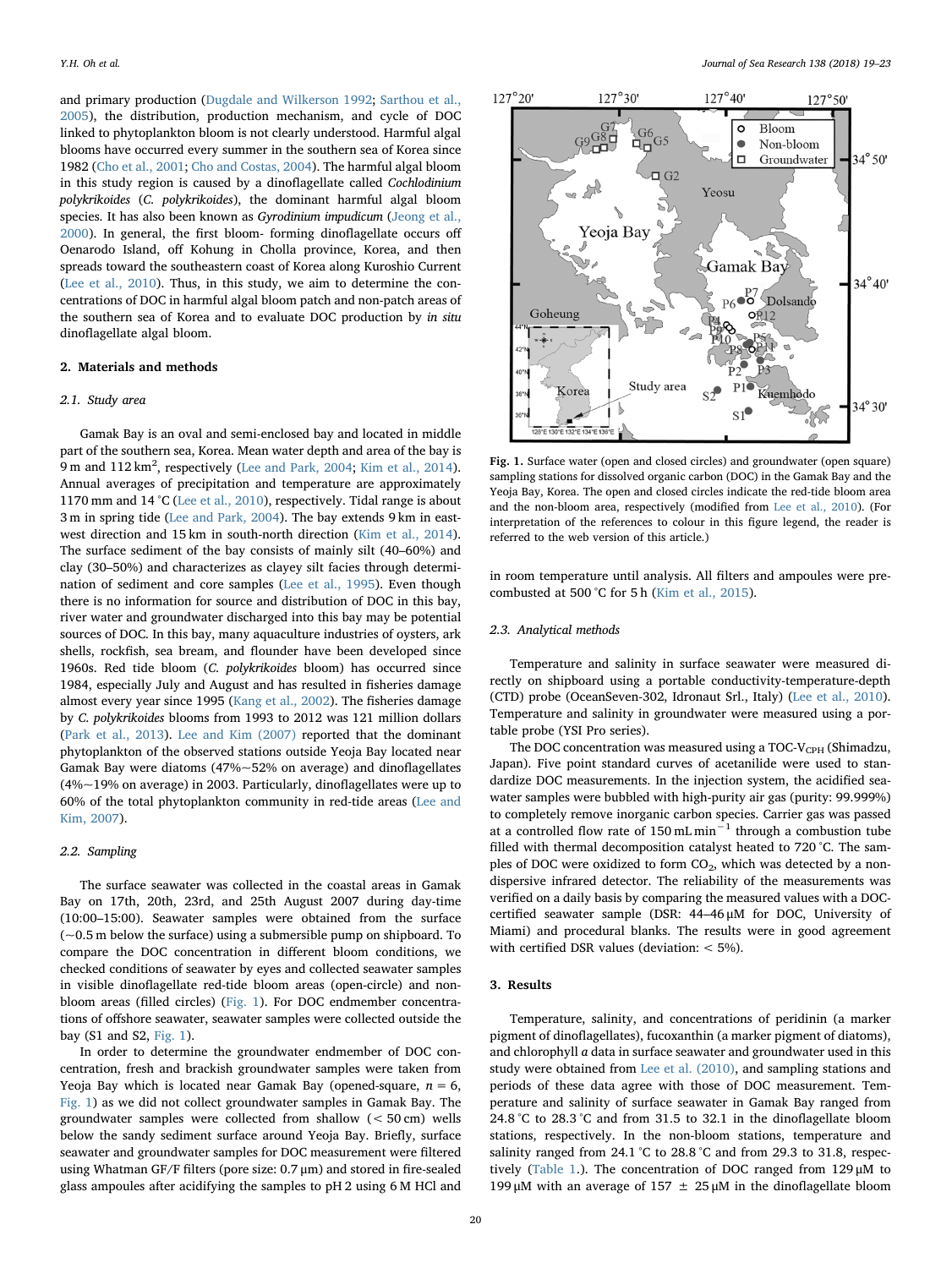### <span id="page-2-0"></span>Table 1

Temperature, salinity, and dissolved organic carbon (DOC) concentration in surface seawater of the bloom stations and non-bloom stations in Gamak Bay and offshore seawater and groundwater nearby Gamak Bay in August 2007. Temperature and salinity data were obtained from [Lee et al. \(2010\)](#page-4-22).

| Date                 | Station         | Temp.<br>$(^{\circ}C)$ | Sal. | <b>DOC</b><br>$(\mu M)$ | Date        | Station        | Temp.<br>$(^{\circ}C)$ | Sal. | <b>DOC</b><br>$(\mu M)$ |
|----------------------|-----------------|------------------------|------|-------------------------|-------------|----------------|------------------------|------|-------------------------|
| <b>Bloom</b> station |                 |                        |      |                         | Groundwater |                |                        |      |                         |
| 17 Aug.              | P <sub>4</sub>  | 24.8                   | 31.5 | 199                     | 5 Aug.      | G2             | 26.5                   | 25.2 | 125                     |
| 20 Aug.              | P7              | 28.1                   | 31.5 | 161                     |             | G7             | 24.2                   | 25.5 | 137                     |
| 23 Aug.              | P <sub>9</sub>  | 27.5                   | 31.8 | 169                     | 19 Aug.     | G <sub>5</sub> | 17.8                   | 23.5 | 69                      |
|                      | P <sub>10</sub> | 27.5                   | 31.8 | 128                     | 22 Aug.     | G2             | 30.4                   | 19.8 | 81                      |
| 25 Aug.              | P11             | 26.4                   | 32.1 | 136                     |             | G <sub>6</sub> | 27.6                   | 28.8 | 137                     |
|                      | P <sub>12</sub> | 28.3                   | 31.9 | 148                     |             | G8             | 16.4                   | 0.8  | 75                      |
|                      |                 |                        |      |                         |             | G <sub>9</sub> | 28.4                   | 1.7  | 122                     |
|                      | Average         | 27.1                   | 31.8 | 157                     |             | Average        | 25.1                   | 19.0 | 107                     |
|                      | St. deviation   | 1.3                    | 0.2  | 25                      |             | St. deviation  | 5.3                    | 11.2 | 30                      |
| Non-bloom station    |                 |                        |      | Offshore seawater       |             |                |                        |      |                         |
| 17 Aug.              | P1              | 26.3                   | 32.3 | 108                     | 17 Aug.     | S <sub>1</sub> | 25.4                   | 32.1 | 78                      |
|                      | P <sub>2</sub>  | 24.1                   | 31.5 | 76                      | 20 Aug.     | S <sub>1</sub> | 27.3                   | 32.2 | 91                      |
|                      | P <sub>3</sub>  | 24.5                   | 29.3 | 95                      | 23 Aug.     | S <sub>1</sub> | 27.1                   | 32.2 | 98                      |
| 20 Aug.              | <b>P5</b>       | 26.4                   | 32.0 | 100                     | 25 Aug.     | S <sub>1</sub> | 28.8                   | 32.2 | 96                      |
|                      | <b>P6</b>       | 28.0                   | 31.3 | 102                     |             | Average        | 27.1                   | 32.2 | 91                      |
| 23 Aug.              | P8              | 27.3                   | 31.9 | 87                      |             | St. deviation  | 1.4                    | 0.0  | 9                       |
|                      |                 |                        |      |                         | 17 Aug.     | S <sub>2</sub> | 26.4                   | 32.1 | 101                     |
|                      |                 |                        |      |                         | 20 Aug.     | S <sub>2</sub> | 27.8                   | 32.2 | 134                     |
|                      |                 |                        |      |                         | 23 Aug.     | S <sub>2</sub> | 26.9                   | 32.2 | 76                      |
|                      |                 |                        |      |                         | 25 Aug.     | S <sub>2</sub> | 28.2                   | 32.2 | 100                     |
|                      | Average         | 26.1                   | 31.4 | 95                      |             | Average        | 27.3                   | 31.1 | 102                     |
|                      | St. deviation   | 1.5                    | 1.1  | 11                      |             | St. deviation  | 0.8                    | 0.1  | 24                      |

stations, and from 76 μM to 134 μM with an average of 96  $\pm$  15 μM in the non-bloom stations, respectively [\(Table 1\)](#page-2-0). These DOC concentrations in the bloom stations were higher than those in the surface layer (0–200 m) of the East/Japan Sea (68  $\pm$  6  $\mu$ M) ([Kim et al., 2015\)](#page-4-29) and were lower than those in groundwater (Hampyeong Bay; 185  $±$  52 μM) and river waters (Mankyong River; 265-530 μM and Han River; 73–270 μM) in Korea [\(Park et al., 2006](#page-4-30); [Kim et al., 2012](#page-4-6); [Kim et al., 2013](#page-4-31)).

The averages of DOC concentrations were  $91 \pm 9 \mu$ M and  $102 \pm 23 \mu$ M in S1 and S2 (offshore seawater), respectively. Groundwater temperature and salinity ranged from 16.4 °C to 30.4 °C (mean  $\pm$  standard deviation; 25.1  $\pm$  5.3 °C) and from 0.8 to 28.8 (19.0  $\pm$  11.2). The average of DOC concentration in groundwater was  $107 \pm 30 \mu$ M, ranging from 69 to 137  $\mu$ M.

#### 4. Discussion

Scatter plots between DOC concentration and salinity in the bloom and non-bloom seawater, offshore seawater, and groundwater showed no significant relationship ([Fig. 2](#page-2-1)). Such a trend was found in surface waters off Tongyeong, Korea, where outbreaks of C. polykrikoides bloom often occur [\(Kwon et al., 2018\)](#page-4-32). Generally, major sources for DOC in coastal zones, such as river mouths and bays are freshwater-associated (riverine and groundwater-derived) DOC input, resulting in DOC concentrations decreasing with increasing salinity [\(Guo et al., 1999](#page-4-33); [Abril](#page-4-34) [et al., 2002\)](#page-4-34). On contrast, there was no correlation between DOC and salinity in this bay [\(Fig. 2](#page-2-1)). The DOC concentrations in the fresh groundwater (salinity: 0.8 and 1.7) were similar to those in the brackish groundwater (salinity  $> 20$ ) except for one groundwater sample, indicating that DOC concentrations in groundwater were fairly homogenous in this area regardless of salinity. The DOC concentrations in the non-bloom stations showed similar values to those in the open ocean seawater and/or groundwater, inferring that the DOC distribution in the non-bloom stations was mainly affected by open ocean seawater and/or groundwater entering into the bay. Furthermore, these results indicate that fresh groundwater and river water are not primary sources of DOC at this study area.

The DOC concentrations (avg.:  $157 \pm 25 \mu$ M) in the bloom stations were significantly higher than those (avg.:  $96 \pm 15 \mu M$ ) of the non-

<span id="page-2-1"></span>

Fig. 2. Plots of salinity versus dissolved organic carbon (DOC) in surface seawaters and groundwaters in the Gamak Bay and the Yeoja Bay, Korea.

bloom stations (t-test,  $p < .05$ ). These high DOC concentrations in the bloom stations may not be influenced by groundwater-derived DOC from land into the bay because the DOC concentrations in groundwater were significantly lower than those in the bloom stations (t-test,  $p < .05$ ). Generally, DOC concentrations in groundwater and river water were higher than those in seawater [\(Oh et al., 2017](#page-4-35); [Park et al.,](#page-4-30) [2006\)](#page-4-30). However, there is small amount of surface runoff due to no large river that enters into this bay. Furthermore, a very strong correlation  $(r = 0.96, n = 14, p < .05)$  was observed between DOC and Chl-a in the surface water ([Fig. 3](#page-3-0)). These results with the fact that there is no relationship between salinity and DOC suggest that the major source of DOC in the bloom stations may be *in situ* phytoplankton production rather than groundwater and/or river water. Similarly, [Nakatsuka et al.](#page-4-36) [\(2004\)](#page-4-36) reported that, based on the relationship between DOC and Chl-a, DOC distributions in the surface and subsurface waters (0–200 m) of the Sea of Okhotsk were influenced by DOC produced by in situ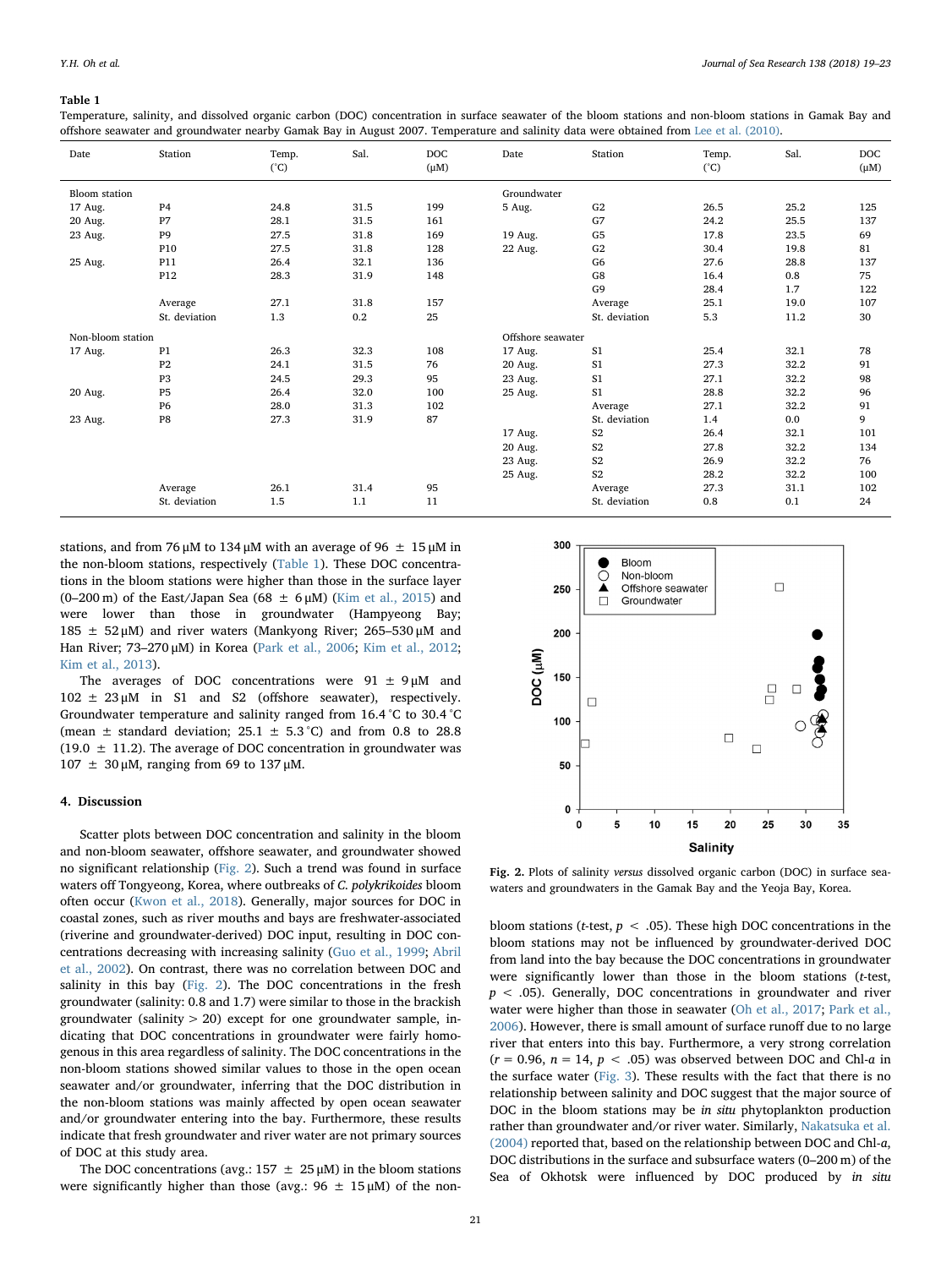<span id="page-3-0"></span>

Fig. 3. Plots of chlorophyll a versus dissolved organic carbon (DOC) in surface seawaters in the Gamak Bay, Korea. The solid line indicates the linear regression line.

phytoplankton as well as DOC input from the ambient river.

The previous studies reported that harmful algal blooms (HABs) have occurred in Gamak Bay ([Lee et al., 2010\)](#page-4-22). After first occurrence of HABs in 1984, algal blooms occurred 46 times and 23 casual species were determined until 2006 in this bay [\(NIFS, 2008](#page-4-37)). The most common species are Prorocentrum sp., Cochlodinium polykrikoides, Chaetoceros sp., Skeletonema costatum, and Heterosigma akashiwo. The correlations between DOC and pigments (peridinin and fucoxanthin) in the surface water and significant differences of pigment concentrations between in the bloom station and non-bloom station seem to provide important information for controlling species of the DOC distribution. The average of peridinin concentration in the bloom stations (avg.: 5.5 μg  $\text{L}^{-1}$ ) was approximately 5-fold higher than that in the non-bloom station (avg.: 1.0 μg L<sup>-1</sup>). On the other hand, the average of fucoxanthin concentration in the bloom stations (avg.:  $1.0 \mu g L^{-1}$ ) showed a similar value with that in the non-bloom station (avg.:  $1.3 \mu g L^{-1}$ ). In addition, concentrations of DOC showed a very significant relationship ( $n = 14$ ,  $r = 0.91$ ,  $p < .05$ ) with concentrations of peridinin, however there was no significant correlation ( $n = 14$ ,  $r = 0.01$ ,  $p = .766$ ) between DOC and fucoxanthin ([Fig. 4](#page-3-1)). These results suggest that the DOC distribution in Gamak Bay seems to be controlled by in situ phytoplankton production by dinoflagellate rather than diatom.

Excess DOC, difference of the average DOC concentration between the bloom station and non-bloom station, are approximately 60 μM ([Table 1\)](#page-2-0). This excess DOC may be resulted from excess peridinin concentration  $(4.4 \mu g L^{-1})$  produced by *in situ* dinoflagellate production. According to previous culture and mesocosm experiments, maximum release of DOC was found during stationary growth phase by dinoflagellate (Alexandrium tamarense) culture experiments ([Chen and](#page-4-38) [Wangersky, 1996\)](#page-4-38). [Spilling et al. \(2014\)](#page-4-16) showed that DOC release in dinoflagellate-dominated communities sharply increased during the stationary growth phase from multiyear mesocosom experiments. Thus, higher DOC concentrations in the dinoflagellate bloom patch areas could be effectively produced in situ during the stationary and/or declining growth phase. [Fukuzaki et al. \(2014\)](#page-4-39) reported that net increase of DOC concentrations in two dinoflagellate species (Heterocapsa circularisquama and Alexandrium catenella) was 38.6  $\pm$  14.8 mg C L<sup>-1</sup> for H. circularisquama and 24.1  $\pm$  5.5 mg C L<sup>-1</sup> for A. catenella in axenic incubation experiments.

[Lee et al. \(2010\)](#page-4-22) suggested that outbreaks of dinoflagellate algal bloom in the southern sea of Korea were associated with the elevated dissolved organic nitrogen (DON) under dissolved inorganic nitrogen (DIN)-limited conditions. The average concentrations of DON, DIN, and dissolved inorganic phosphate (DIP) in the bloom stations were 5.9 μM, 3.5 μM, and 0.11 μM, respectively, and these relatively higher DON concentrations were favorable for blooming of dinoflagellates in competition with diatoms [\(Lee et al., 2010\)](#page-4-22). The level of DON in the offshore harmful algal bloom areas might have determined by transformation of DIN introduced by SGD ([Lee et al., 2010](#page-4-22)). According to previous studies, C. polykrikoides, one of the major dinoflagellate algal bloom species in this region, can take up dissolved organic phosphate (DOP) and DON ([Kim et al., 2007;](#page-4-40) [Kudela et al., 2008\)](#page-4-41) and even can engulf smaller size cryptohytes using their sulcus ([Jeong et al., 2004](#page-4-42)). Thus, carbon-rich dissolved organic matter can be effectively produced by dinoflagellate algal blooms after DIN depletion.

# 5. Conclusions

We used in situ DOC data to determine an influence of phytoplankton biomass on DOC distribution in Gamak Bay located in the southern coast, Korea. The results that the DOC concentrations at the visible bloom areas were relatively higher than those at the non-bloom

<span id="page-3-1"></span>

Fig. 4. Plots of concentrations of dissolved organic carbon (DOC) versus concentrations of (a) peridinin and (b) fucoxanthin in surface seawaters in the Gamak Bay, Korea. The solid line indicates the linear regression line.